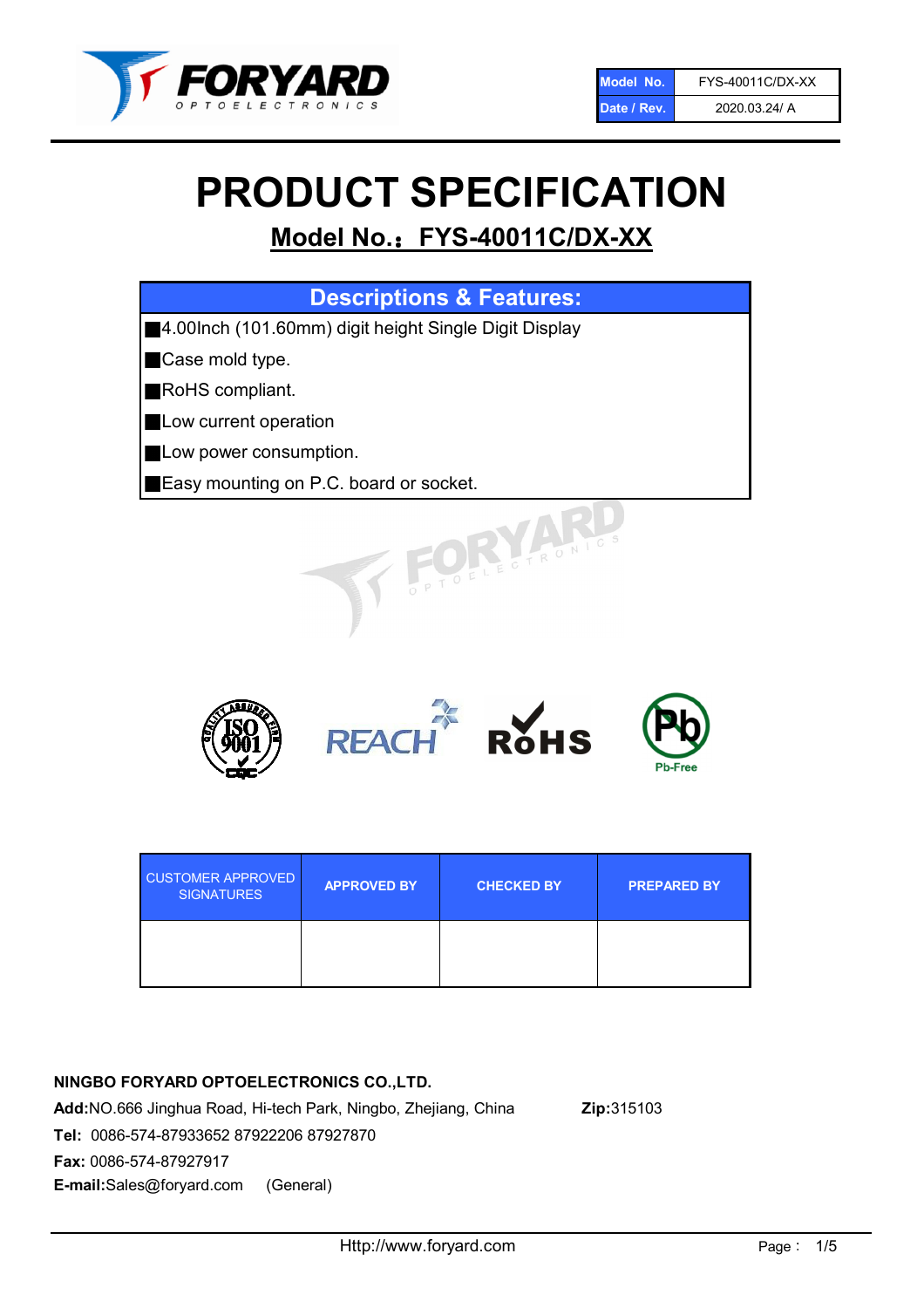

| Model No.   | FYS-40011C/DX-XX |
|-------------|------------------|
| Date / Rev. | 2020.03.24/ A    |

# Model No.: FYS-40011C/DX-XX

# ■ -XX: REF Surface / Epoxy color

| <b>Color</b><br><b>Number</b> |                 |                           |             | д              |
|-------------------------------|-----------------|---------------------------|-------------|----------------|
| <b>REF Surface Color</b>      | $\bigcap$ White | ○ Black  ○ Gray           | $\circ$ Red | IO Green       |
| <b>Epoxy Color</b>            | ○ Water Clear   | $\circ$ White $\circ$ Red | I⊖ Green    | $\circ$ Yellow |

#### ■ Mechanical Dimensions



### Notes:

- 1. All pins are Φ0.80[.031]mm
- 2. Dimension in millimeter [inch], tolerance is ±0.25 [.010] and angle is ±1° unless otherwise noted.
- 3. Bending≤Length\*1%.
- 4.The specifications,characteristics and technical data described in the datasheet are subject to change without prior notice.
- 5.The drawing is different from the actual one, please refer to the sample.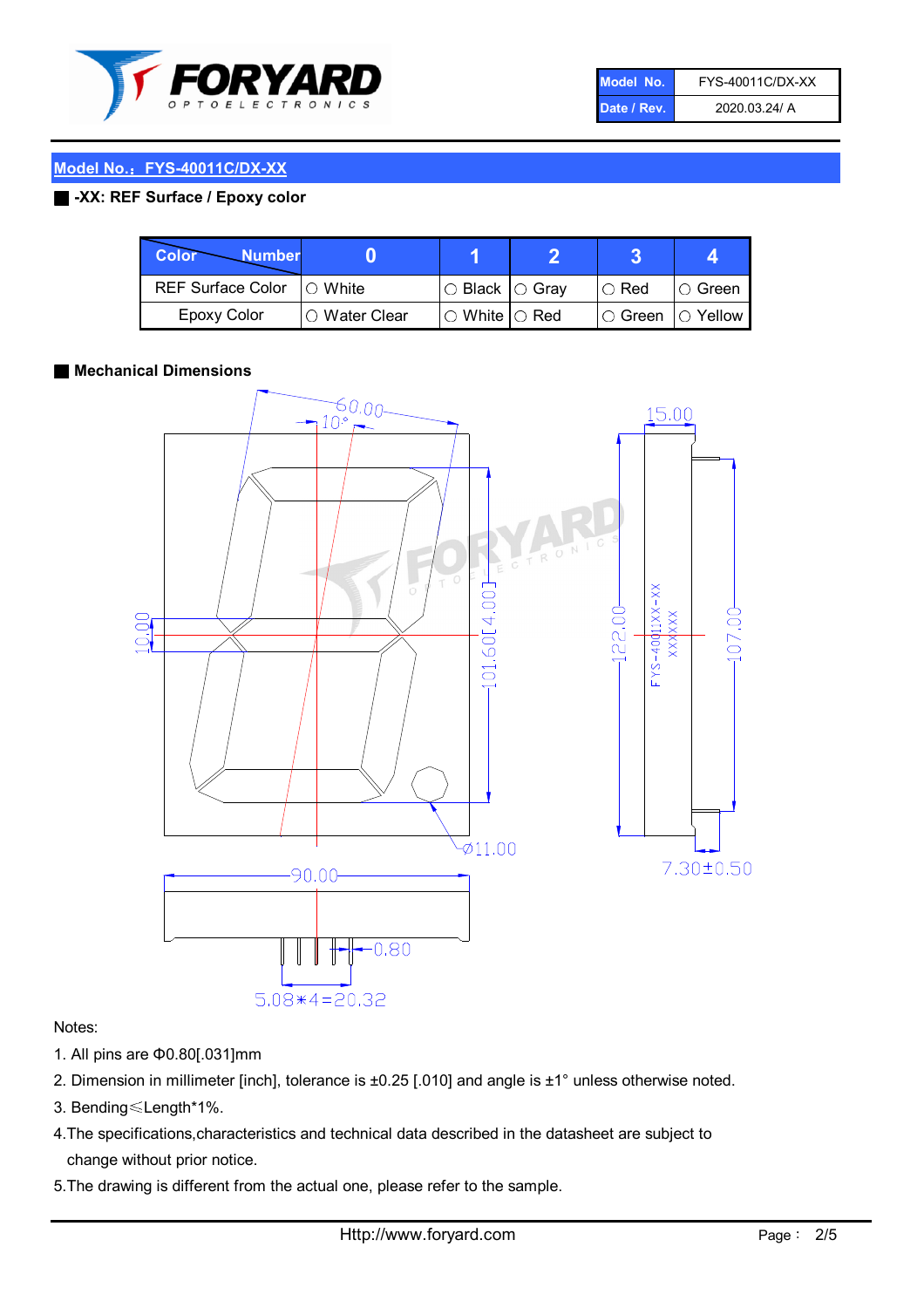

| Model No.   | FYS-40011C/DX-XX |
|-------------|------------------|
| Date / Rev. | 2020.03.24/ A    |

# Model No.: FYS-40011C/DX-XX

■ All Light On Segments Feature & Pin Position

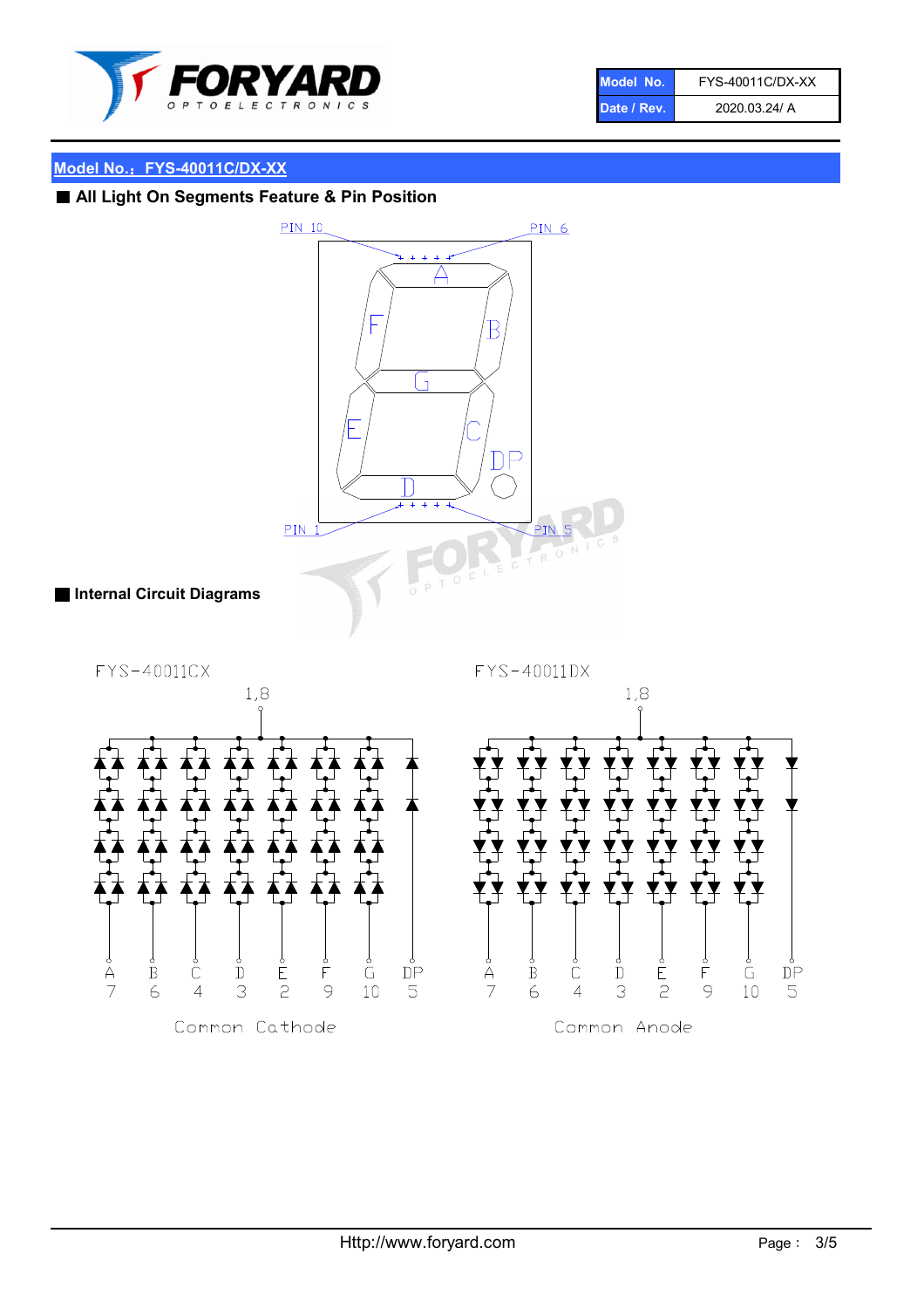

| Model No.   | FYS-40011C/DX-XX |
|-------------|------------------|
| Date / Rev. | 2020.03.24/ A    |

(Ta=25℃)

# Model No.: FYS-40011C/DX-XX

| Absolute maximum ratings     |               |                       |              |            | (Ta=25℃)    |
|------------------------------|---------------|-----------------------|--------------|------------|-------------|
| <b>Parameter</b>             | <b>Symbol</b> | <b>Test Condition</b> | <b>Value</b> |            | <b>Unit</b> |
|                              |               |                       | <b>Min</b>   | <b>Max</b> |             |
| Reverse Voltage              | VR            | $IR = 30$             | 5            |            | V           |
| <b>Forward Current</b>       | IF            |                       |              | 30         | mA          |
| Power Dissipation            | Pd            |                       |              | 100        | mW          |
| <b>Pulse Current</b>         | Ipeak         | Duty=0.1mS,1KHz       |              | 150        | mA          |
| <b>Operating Temperature</b> | Topr          |                       | -40          | $+85$      | °C          |
| Storage Temperature          | Tstr          |                       | $-40$        | $+85$      | °C          |

#### ■ Electrical-Optical Characteristics

#### ● Color Code & Chip Characteristics:(Test Condition:IF=10mA)

Typ Max S | Hi $\textsf{Red}$  | AlGaInP | 660nm LE 20nm | 2.00 | 2.50 D | Super Red | AIGaAs/DH | 650nm | 20nm | 2.00 | 2.50 E | Orange | GaAsP | 625nm | 35nm | 2.00 | 2.50 A | Amber | GaAsP | 610nm | 35nm | 2.00 | 2.50 Y | Yellow | GaAsP | 590nm | 35nm | 2.00 | 2.50 G Yellow Green AIGaInP | 570nm | 10nm | 2.00 | 2.50 3.00 3.80 3.00 3.80 W | White | InGaN/GaN | X=0.29,Y=0.30 |CCT:9500K| 3.00 | 3.80 UHR Ultra Hi Red  $\vert$  AIGaInP  $\vert$  640nm  $\vert$  20nm  $\vert$  2.00  $\vert$  2.50 UR | Ultra Red | AlGaInP | 635nm | 20nm | 2.00 | 2.50 UE Ultra Orange | AIGaInP | 625nm | 20nm | 2.00 | 2.50 UA Ultra Amber | AIGaInP | 610nm | 20nm | 2.00 | 2.50  $UV$  Ultra Yellow  $\vert$  AlGaInP  $\vert$  590nm  $\vert$  20nm  $\vert$  2.00  $\vert$  2.50  $\text{UG}$  Ultra Yellow Green | AIGaInP | 570nm | 30nm | 2.00 | 2.50 PG Pure Green | InGaN | 520nm | 36nm | 3.00 | 3.80 30nm 3.00 3.80 30nm 3.00 3.80 UW |Ultra White | InGaN/GaN | X=0.29,Y=0.30 |CCT:9500K| 3.00 | 3.80 40~85 60~120~180 40~70 Segment-to-Segment Luminous Intensity ratio(Iv-M) 1.5:1 610nm 9~20(mw) 350~450 470nm 120~180 120~180 Ultra Blue InGaN/GaN InGaN/GaN 9~20(mw) 20~50 280~600 570nm | 30nm | 2.00 | 2.50 | 20~60 470nm 590nm InGaN/GaN B Blue I InGaN 570nm | 10nm | 2.00 | 2.50 | 10~20 30~105 30~135 460nm 520nm Ultra brightness **AlGaInP** AlGaInP 60nm AlGaInP 640nm Peak Wave Length $(\lambda_{\rm P})$ UB 460nm 635nm AlGaInP AlGaInP AlGaInP InGaN/GaN AlGaInP 10~20 Luminous **Intensity** (Iv) Unit:mcd AlGainP 660nm GaAsP GaAsP AlGaAs/DH **Spectral** Line halfwidth (∆λ1/2) 10~20 Standard brightness Forward Voltage(VF) Unit:V 15~30 10~20 625nm GaAsP 590nm **Emitting Color Dice Material** 10~21 610nm

#### Note:

1.Luminous Intensity is based on the Foryard standards.

2.Pay attention about static for InGaN